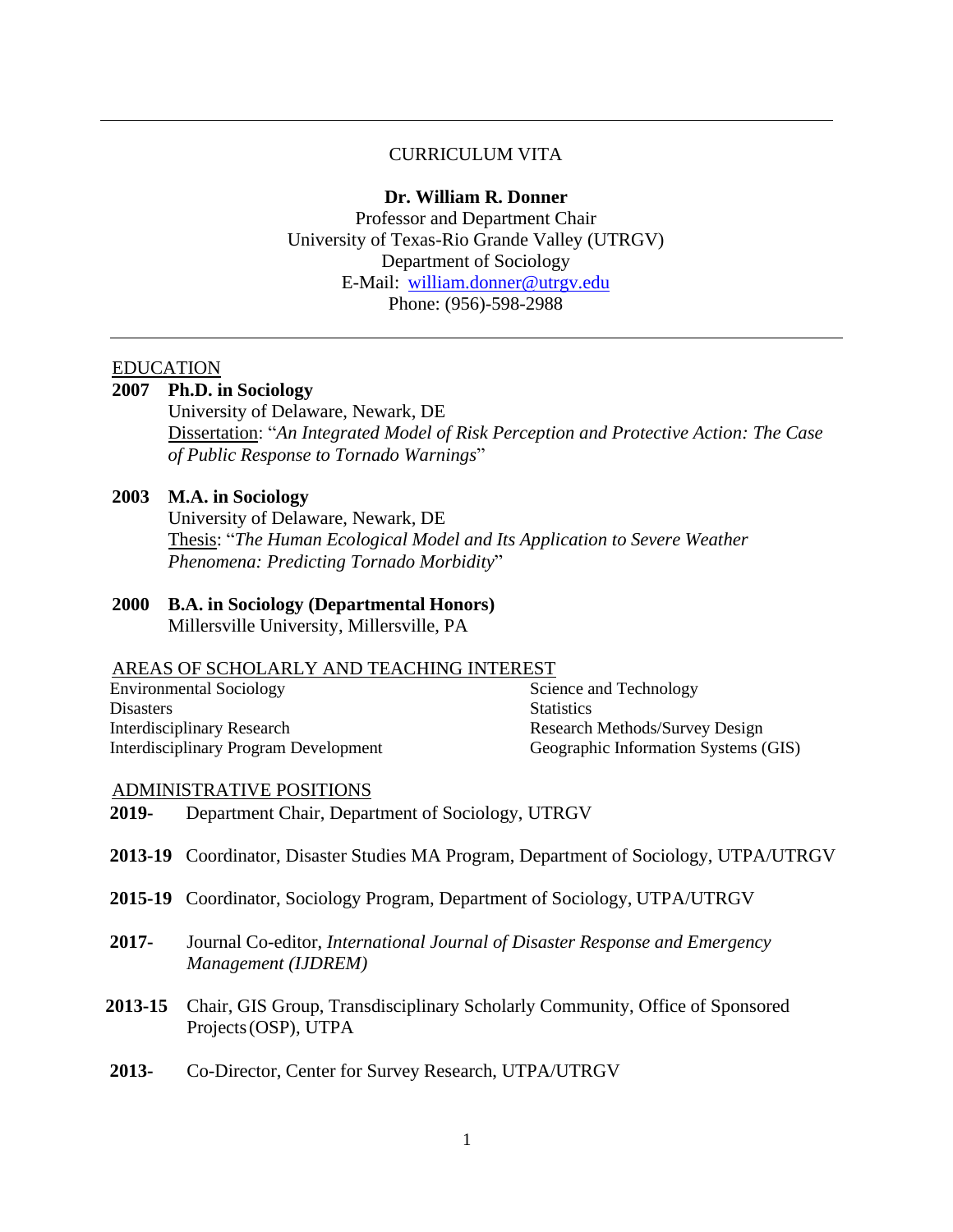## ACADEMIC APPOINTMENTS

| 2021-   | Faculty Affiliate, Population Research Center (PRC), UT-Austin                                                   |
|---------|------------------------------------------------------------------------------------------------------------------|
| 2019-   | Professor of Sociology, UTRGV                                                                                    |
| 2013-18 | Associate Professor Sociology, UTPA/UTRGV                                                                        |
| 2013    | Associate Professor of Sociology, IUP                                                                            |
| 2008-13 | Assistant Professor of Sociology (Tenure Track), IUP                                                             |
| 2007-08 | Postdoctoral Researcher and CATI administrator, University of Delaware, Disaster<br><b>Research Center (DRC)</b> |
| 2001-07 | Graduate Researcher, University of Delaware, Disaster Research Center (DRC)                                      |
| 1999-01 | Research Associate and CATI Supervisor, Millersville University, Center for Opinion<br>Research (COR)            |

## COURSES TAUGHT

Principles of Sociology Statistics for Behavioral Science Sociological Research Methods I Sociological Research Methods II Issues in Emergency Management Environmental Sociology

Environmental Sociology (M.A.) Advanced Statistics (M.A.) Analysis of Social Data (Ph.D.) Quantitative Research Methods I (Ph.D.) Social and Cultural Change Social Change (M.A.)

# RESEARCH GRANTS

**2015-18** PI, "Colonia Development and Hydrological Risks." AXA Research Fund. Total Funding Received: \$300,000.

> The project investigates how socioeconomic, cultural, and hydrological variables produceflood risks in established and developing colonia settlements in the Rio Grande Valley. Collaborative research between social and natural scientists builds on past research in theadvancement of state-of-the-art demographic, geographic, and computer modeling approaches to the study of disasters. Results of the project will contribute to the theoretical understanding of social vulnerability as well as the development of public andscientific policy to mitigate environmental risks faced by vulnerable communities.

**2012** Co-PI*,* Collaborative Adaptive Sensing of the Atmosphere (ERC-CASA). Funded by theNational Science Foundation (NSF) Engineering Research Center (ERC)

> The study involved the application of advanced statistical models (i.e., mixed, random-effects, etc.) to model a variety of behaviors associated with warning response.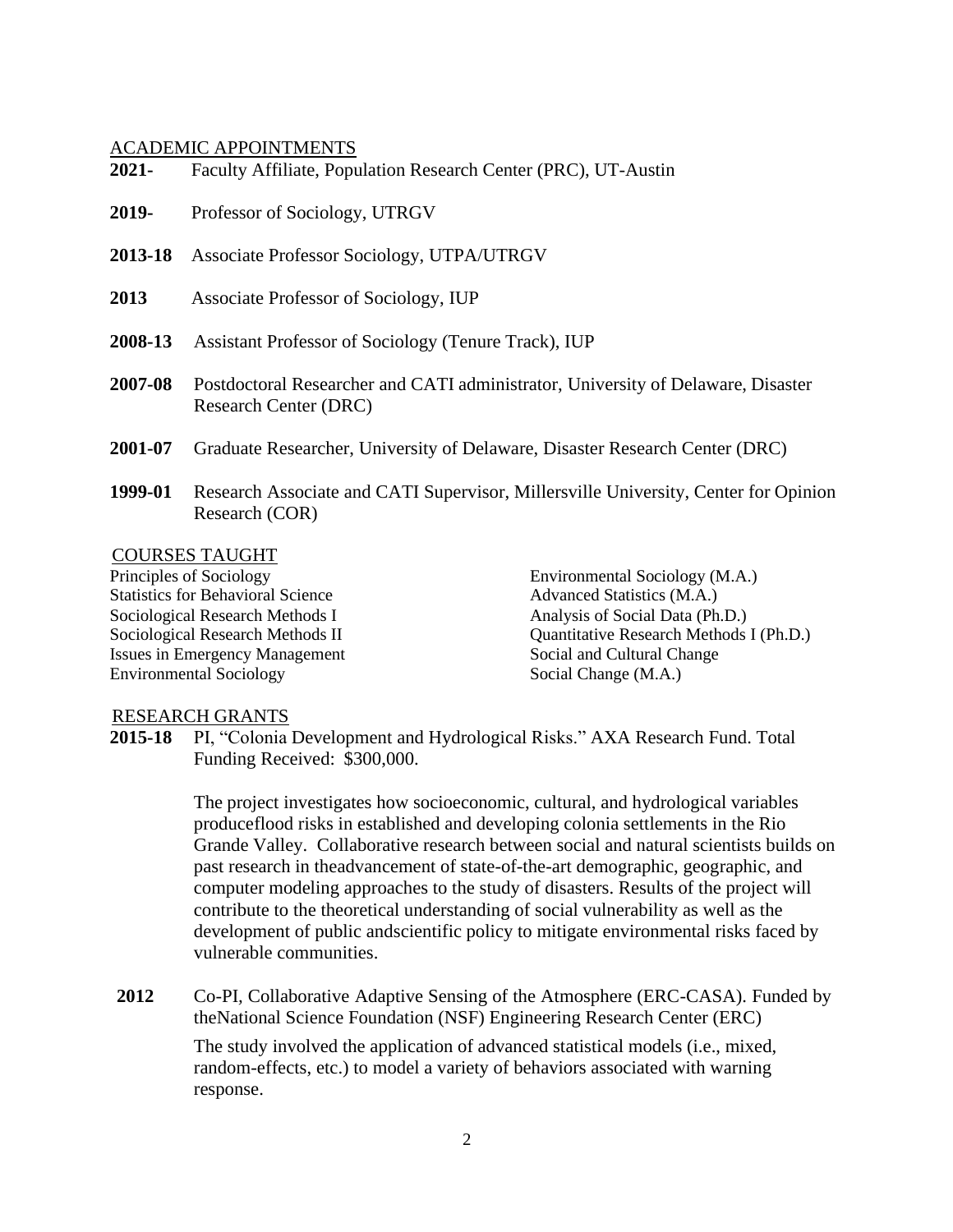## TEACHING GRANTS

**2014-** Co-Investigator, UTPA-RISE Undergraduate Training Program. Total funding: \$1,790,000.

The goal of the grant is to create and implement a new undergraduate research program designed to increase the number of Hispanics that pursue and complete PhDs in the biomedical and behavioral sciences.

## OTHER GRANTS

**2017** Co-PI (w/ Amy Hay), Summerlee Foundation. Total Funding: \$5000.

Small grant to develop a series of community engagement lectures and workshops to commemorate the 50<sup>th</sup>anniversary of Hurricane Beulah.

#### AWARDS

- **2019** Outstanding Graduate Program Coordinator, Highest Enrollment Growth in New Graduate Program: Disaster Studies
- **2013** President's Advancing Grantsmanship Award. Total funding received: \$2,500, IUP
- **2012** Outstanding Researcher, Department of Humanities and Social Sciences, IUP
- **2011** President's Advancing Grantsmanship Award. Total funding received: \$2,500, IUP

#### PEER-REVIEWED ORIGINAL AND EDITED BOOKS

- **2021** Donner, W., H. Rodriguez, W. Diaz, and J. Brotzge. (In Press). *Severe Weather Warnings: An Interdisciplinary Approach.* Springer-Nature: NY.
- **2018** Rodriguez, H., W. Donner, and J. Trainor (eds.), (2nd ed.) *Handbook of DisasterResearch*. Springer-Nature: NY.

#### PEER-REVIEWED PUBLICATIONS

- **2019** Kyne, D., W. Donner. and A. Lomeli. "Information Seeking and Evacuation Decision Making in Hypothetical Hurricane Events in the Rio Grande Valley, Texas." *International Journal of Emergency Management*. 15: 54-80.
- **2018** Donner, W. and J. Lavariega. 2018. "Ethnicity, income, and disaster preparedness in Deep South Texas, United States." *Disasters*. 42: 719-733.
- **2018** Kyne, D. and W. Donner. "A Model of Authority's Recommendation and Hurricane Evacuation Decisions: A Study of Hypothetical Hurricane Event in the Rio Grande Valley, Texas." *Population Research and Policy Review*. 37: 897-922.
- **2018** Kyne, D., L. Lomeli, W. Donner, and E. Zuloaga. "Who Will Stay, Who Will Leave: Decision-Making of Residents Living in Potential Hurricane Impact Areas During a Hypothetical Hurricane Event in the Rio Grande Valley," *Journal of Homeland Security*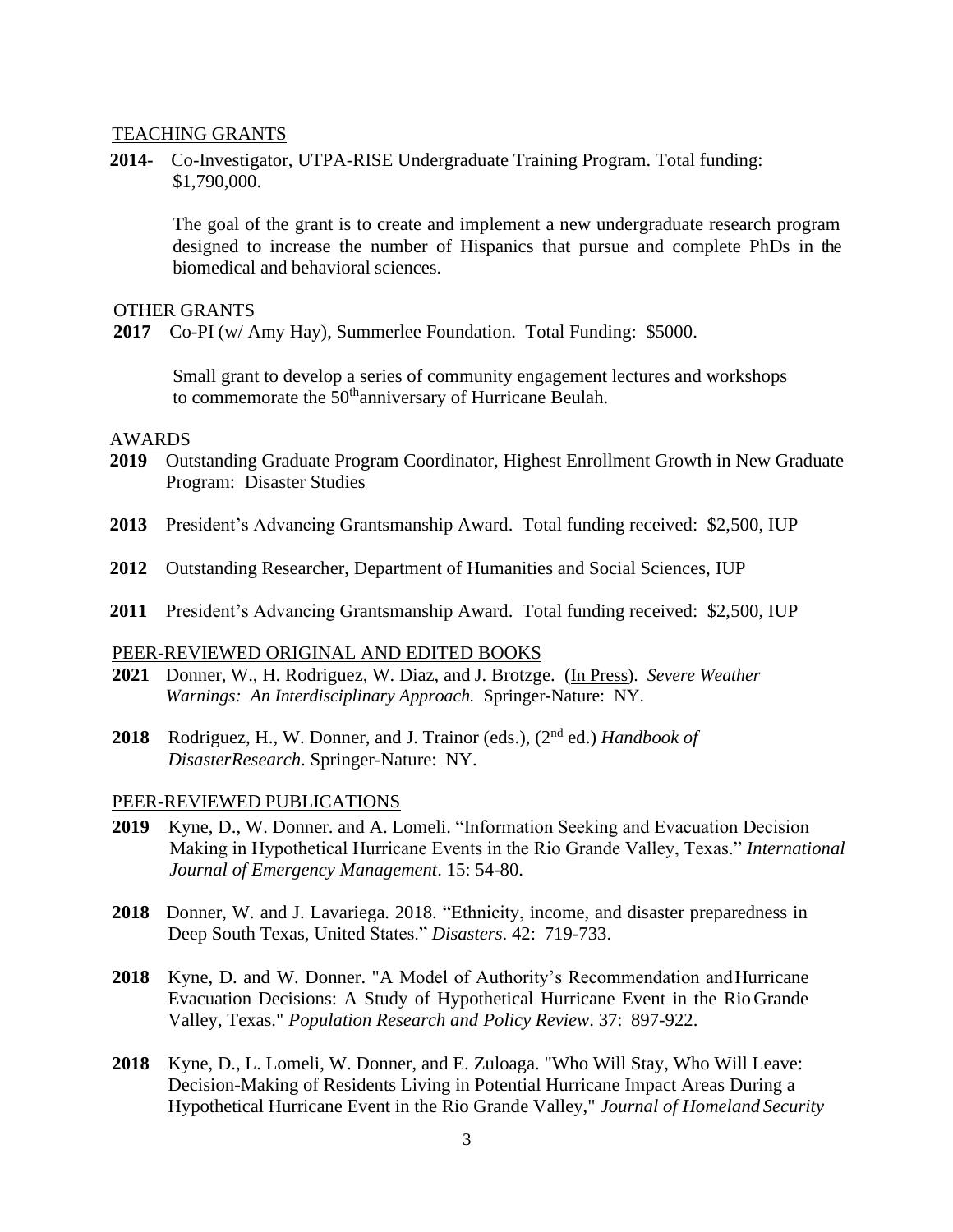*and Emergency Management* (April: 2nd Quarter/Spring).

- **2015** Brotzge, J. and W. Donner. "The General Use of Outdoor Warning Sirens." *Journal of Emergency Management*. 13: 61-69.
- **2015** Brotzge, J. and W. Donner. "The General Use of Outdoor Warning Siren Systems for Severe Weather: A National Survey of Emergency Managers." *Natural Hazards Review*. 16.
- **2013** Brotzge, J. and W. Donner. "An Interdisciplinary Overview of the Warning Process." *Bulletin of the American Meteorological Society*. 94: 1715–1733.
- **2012** Donner, W., H. Rodriguez, and W. Diaz. "Tornado Warnings in Three Southern States: A Qualitative Analysis of Public Response Patterns." *Journal of Homeland Security and Emergency Management*. 9: 1-19.
- **2009** Rodriguez, H., W. Donner, W. Diaz, and J. Santos. "Emergency managers, allocation ofradar resources and policy implications." *Journal of Emergency Management*. March/April: 35-44.
- **2008** Donner, W. and H. Rodriguez. "Population Composition, Migration, and Vulnerability." *Social Forces*. 87: 1089-1114.
- **2008** Bass, E., L. Baumgart, B. Philips, K. Kloesel, K. Dougherty, H. Rodriguez, W. Diaz, W. Donner, J. Santos, M. Zink. **"**Incorporating Emergency Management Needs in the Development of Weather Radar Networks." *Journal of Emergency Management*. 7: 45- 52.
- **2008** Donner, W. "Decision Making as Community Adaptation: A Case Study of Emergency Managers in Oklahoma." *Disasters*. 32: 292-302**.**
- **2007** Donner, W. "The Political Ecology of Disaster: An Analysis of Factors Influencing U.S. Tornado Fatalities and Injuries, 1998-2000." *Demography*. 44: 669-685.
- **2007** Rodriguez, H., J. Santos, W. Donner, and W. Diaz. "Science, Technology, and Disasters: Integrating End-User Needs." *Weather and Society Watch*. 1: 4-9.
- **2006** Donner, W. "Mahmood Monshipouri on Iran and the Nuclear Crisis: State of U.S.-Iran Relations." *Muslim Public Affairs Journal*. July: 19-21.

# ARTICLES AND BOOKS UNDER REVIEW AND DEVELOPMENT

**2021** Kaika, A., A. Racelis, O. Temby, D. Kim, and W. Donner. "Community Engagement and Community Agriculture (Tentative)." *Agriculture and Human Values* (Tentative).

## BOOK CHAPTERS AND NON-PEER-REVIEWED PUBLICATIONS

**2019** Dean, K. and W. Donner. "Editorial: Aiming toward Building Disaster Resilient Communities," *International Journal of Disaster Response and Emergency*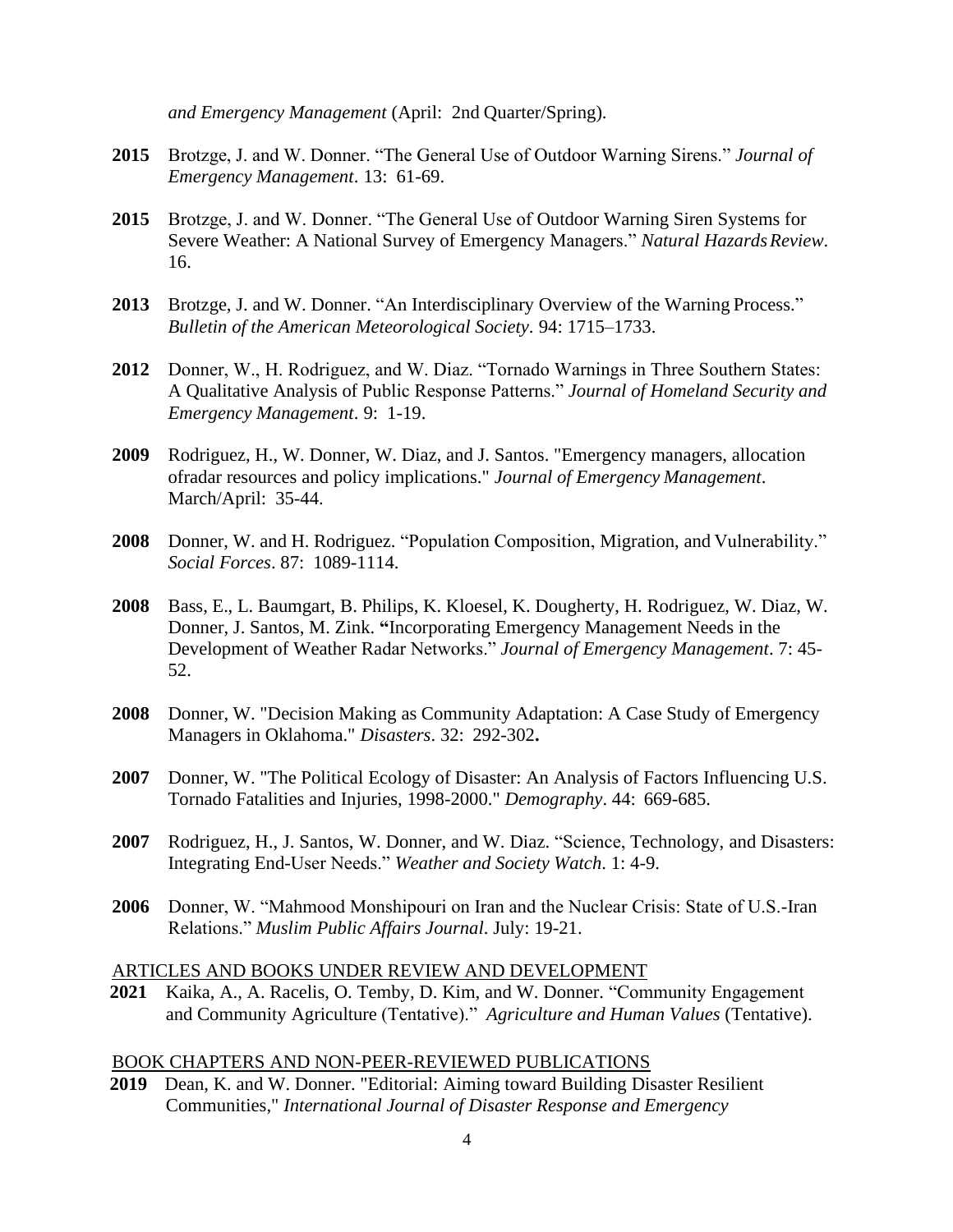*Management* 2, no. 1 (June 2019).

- **2018** Donner, W. and W. Diaz. "Methodological Issues in Disaster Research," in *Handbook of Disaster Research*, edited by H. Rodriguez, W. Donner, and J. Trainor. Springer: New York.
- **2018** Dean, K. and W. Donner. "Editorial: Preparedness and Response for Future Disasters with Increasing Intensity and Severity Under Climate Change ," *International Journal of Disaster Response and Emergency Management* 1, no. 2 (December 2018).
- **2011** Donner, W. and H. Rodriguez. "Disaster Risk and Vulnerability." Population Reference Bureau, Washington, D.C.
- **2009** Donner, W., D. Cohen, and M. Cottingham. "Disaster Prediction and Warning." *Encyclopedia of Geography.* Thousand Oaks, CA: Sage.
- **2006** Trainor, J., W. Donner, and M. Torres. "There for the Storm: Warning, Response, and Rescue Among Non-Evacuees in Hurricane Katrina." In *Learning from Catastrophe: Quick Response Research in the Wake of Hurricane Katrina*. Natural Hazards Center (NSF Grant No. CMS0408499), Institute of Behavioral Science, University Colorado atBoulder, Boulder, CO.

#### TECHNICAL REPORTS

- **2015** Donner, W. "Longitudinal Analysis of Perceived Outcomes in a Computer ScienceClass." CSR Report, *Department of Defense*, Washington, D.C.
- **2014** Donner, W. and J. Benavides. "Academic Working Group: Transdisciplinary Report." New University Transition Working Group Committee, UTPA, Edinburg, TX.
- **2010** Donner, W., A. Heckert, K. Bonach, and D. Hysock. "5-Year Assessment of the Department of Sociology at Indiana University of Pennsylvania." Report Prepared for Pennsylvania State System of Higher Education (PASSHE).
- **2009** Donner, W. "E3a Public Response." Annual Report to the National Science Foundation (NSF), Year 6, Volume 2. University of Massachusetts -Amherst, Amherst, MA
- **2008** Donner, W. "E3a Public Response." Annual Report to the National Science Foundation (NSF), Year 5, Volume 2. University of Massachusetts -Amherst, Amherst, MA
- 2007 Donner, W. R. and L.E. Barsky. "Ethics in Disaster Complicated by Human Needs." *Protecting Human Subjects*. U.S. Department of Energy, Office of Biological and Environmental Research, Washington, D.C.
- **2007** Donner, W., H. Rodriguez, and W. Diaz. "Public Warning Response Following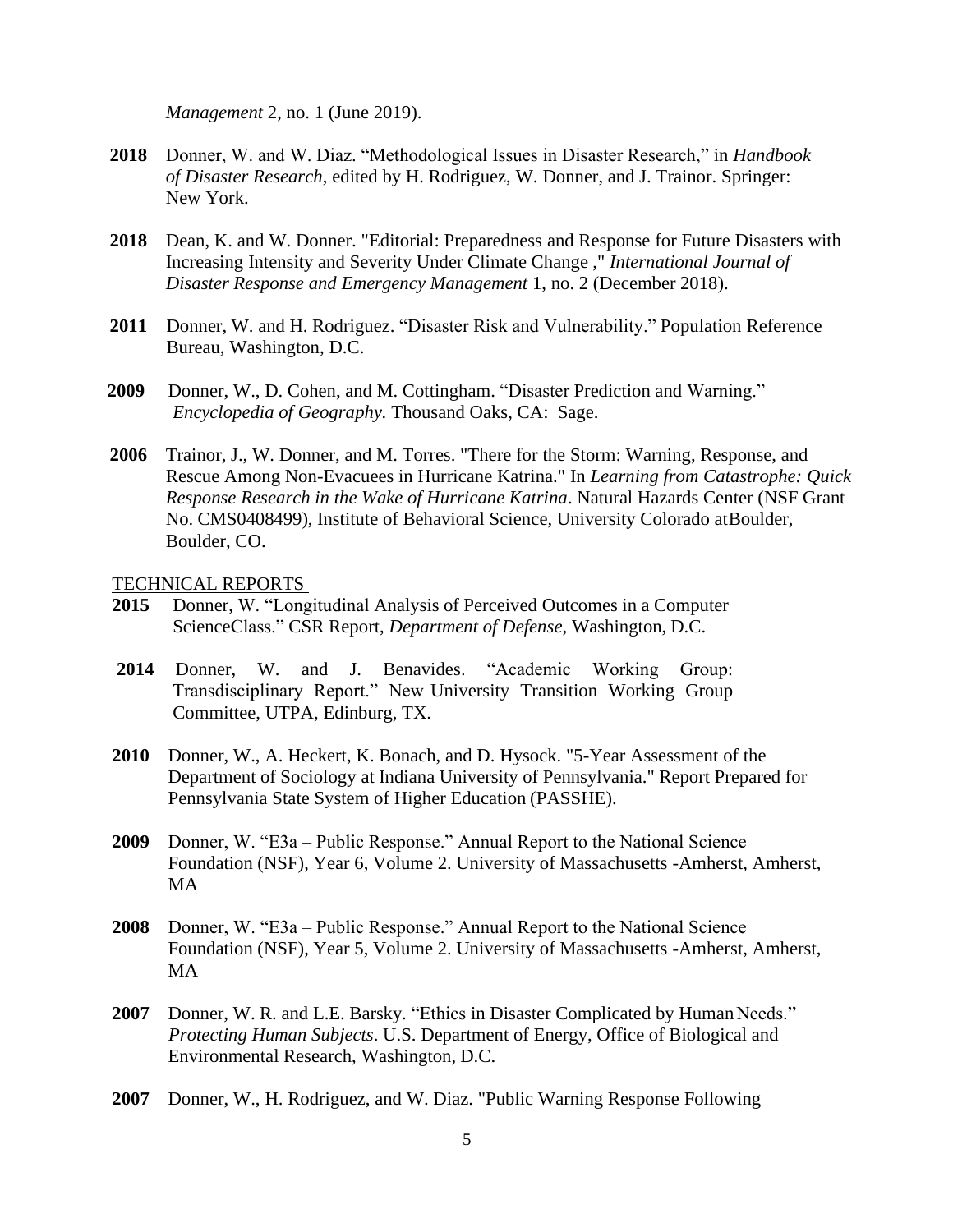Tornadoes in New Orleans, LA, and Springfield, MO: A Sociological Analysis." Symposium on Policy and Socio-Economic Research CD-ROM, 87th Annual Meeting of the American Meteorological Society, San Antonio, Texas, 14-18 January 2007.

- **2007** Donner, W. "E3a Public Response." Annual Report to the National Science Foundation (NSF), Year 4, Volume 2. University of Massachusetts -Amherst, Amherst, MA.
- **2006** Donner, W. R. "The Political Ecology of Disaster: An Analysis of Factors Influencing U.S. Tornado Fatalities and Injuries, 1998-2000." DRC Preliminary Paper #351.
- **2006** Phillips, B., H. Rodriguez, W. Diaz, and W. Donner. "Pre- and Post-DCAS Behavior and Response." Annual Report to the National Science Foundation (NSF), Year 3, Volume 2. University of Massachusetts -Amherst, Amherst, MA.
- **2005** Donner, W. "Decision-Making as Community Adaptation: The Human Ecology of Emergency Management." DRC Preliminary Paper # 348
- **2005** Rodriguez H., W. Diaz, W. Donner, J. Santos, and D. Marks. "Allocation of Radar Resources and Policy Implications: The End-User Community in Oklahoma." DRC Preliminary Paper #345.
- **2005** Donner, W. and D. Grainger. "Rainfall Estimates or Tornado Detection?: An Assessment Based on the Needs of Emergency Managers." ERC-CASA End-User Integration, Research Brief No. 4.
- **2005** Rodriguez, H, W. Diaz, W. Donner, J. Santos, D. Marks. "Allocation of RadarResources and Policy Implications: The End User Community in Oklahoma." ERC-CASA End-User Integration, Research Brief No. 3.
- **2005** Phillips, B., H. Rodriguez, W. Diaz, and W. Donner. "Pre- and Post-DCAS Behavior and Response." Annual Report to the National Science Foundation (NSF), Year 2, Volume 2. University of Massachusetts -Amherst, Amherst, MA.
- **2004** Donner, W., D. Marks, C. Abbey, J. Rothrock, and D. Grainger. "Oklahoma Emergency Managers: Technical Needs, Policy Recommendations, and System Design." Technical Report Presented to CASA's (Engineering Research Center for Collaborative Adaptive Sensing of the Atmosphere) Engineering and Science Advisory Board (ESAB): University of Massachusetts-Amherst, Amherst, MA.

## PRESENTATIONS

- **2020** Donner, W. "Factors Affecting Preparedness in Coastal Border Communities: A Case Study of Hidalgo County, TX." 2020 meeting of the Society for Applied Anthropology, Albuquerque, NM.
- **2017** Kyne, D. and Donner, W. "Understanding Individual Disaster Preparedness in the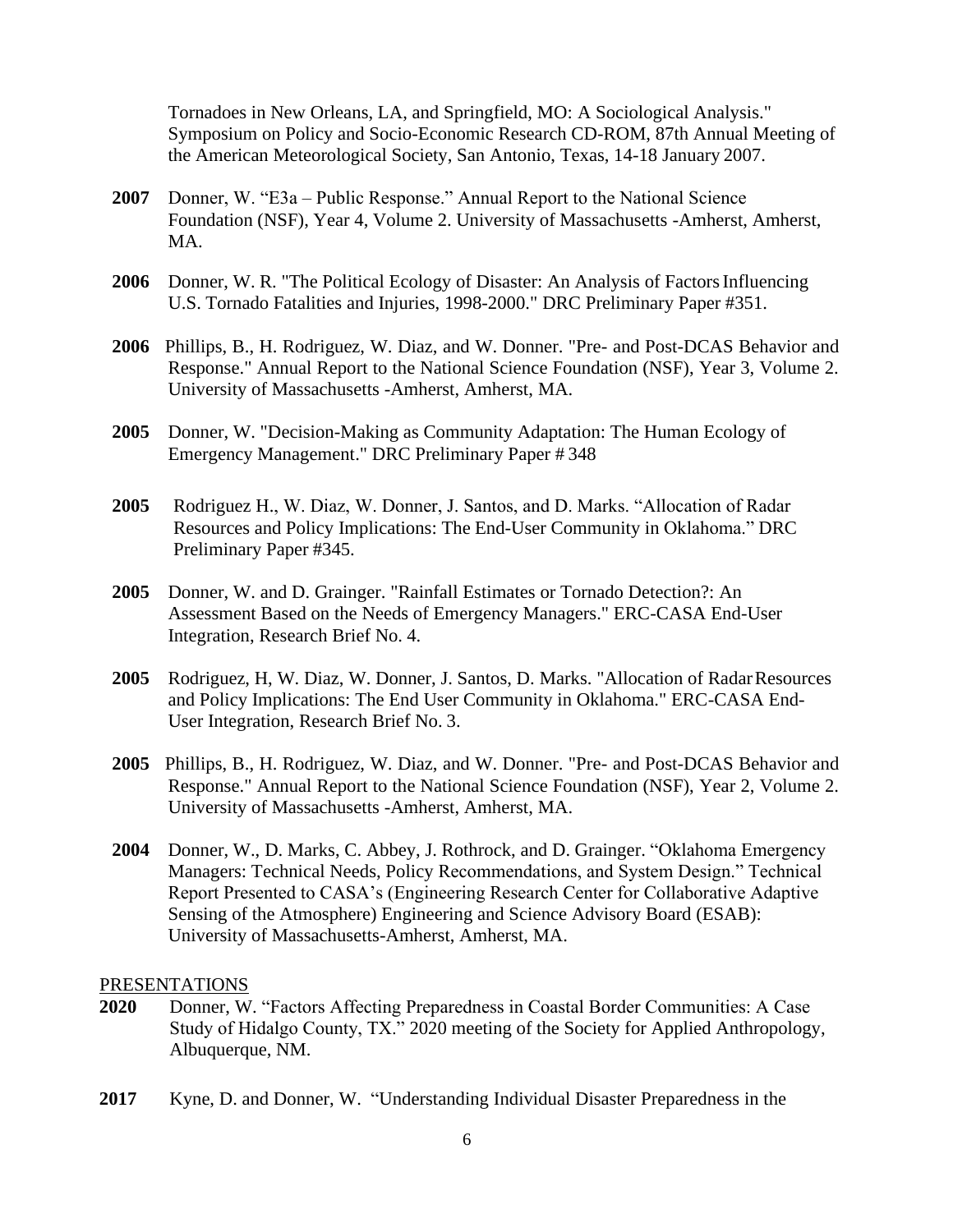Aftermath of Hurricane Harvey: A Case of Rio Grande Valley, Texas*."* 2017 Meeting of the Association of American Geographers, New Orleans, LA.

- 2017 **Donner, W. and J. Lavariega. "Ethnicity, Income, and Disaster Preparedness in Deep** South Texas: A Preliminary Analysis." 2017 Meeting of the American Meteorological Society (AMS), 12<sup>th</sup> Symposium on Societal Applications, Seattle, WA.
- **2016** Donner, W., B. Lopez**,** and K. Rodriguez. 2016. "Disaster Vulnerability within Colonias in the Rio Grande Valley." International Research Forum. South Padre Island, TX. October 24-26.
- **2014** Donner, W. "Social Vulnerability to Disaster: Structural and Demographic Predictors of Global Flood Mortality, 2008-2012." 94<sup>th</sup> Annual Meeting of the American Meteorological Society, Atlanta, GA.
- **2014** Brotzge, J. and W. Donner. "The General Use of Outdoor Warning Siren Systems for Severe Weather: A National Survey of Emergency Managers." 94<sup>th</sup> Annual Meeting of the American Meteorological Society, Atlanta, GA.
- **2010** Trainor, J., H. Rodriguez, W. Diaz, W. Donner, and J. Santos-Hernandez. "Predicting the Behavioral Response to Tornado Threats." Presented at the International Research Committee/Natural Hazards Center Disasters Hazards Researchers Meeting, July 14, 2010. Broomfield, CO.
- **2009** Santos‐Hernández, J., H. Rodriguez, W. Diaz, W. Donner, and J. Trainor. "Developing Informed Radar Technology: The social dimensions of risk communication." International Research Committee on Disasters Researchers Meeting. Oral presentation.July 19<sup>th</sup>, 2009. Broomfield, Colorado.
- **2009** Trainor, J., H. Rodríguez. J. Santos-Hernández. W. Díaz. and W. Donner. "Societal Impacts of Weather Hazards: Understanding Public Response to Severe Weather Events." Joint Southeast Pennsylvania Regional Emergency Management Taskforce. December 8<sup>th</sup>, 2009.
- **2007** Donner, W., H. Rodriguez, W. Diaz, J. Santos, and D. Marks. "Understanding Public Response Within a Decision Sciences Framework." Presentation given at CASA Decision Science Workshop, Dallas, TX, January 25-27.
- **2006** Donner, W.R. "Public Warning Response to Hurricane Katrina: A Preliminary Analysis." Paper Presented at the Annual Meeting of the American Sociological Association (ASA), August 2006, Montreal, QC.
- **2005** Rodriguez, H., W. Diaz, J. Santos, W. Donner, and D. Marks. "Technological Innovations, Disaster Management, and End-User Needs: Challenges and Opportunities for Emergency Managers and Practitioners." Presented at the 2005 NDMS Disaster Response Conference Orlando, Florida, May 4, 2005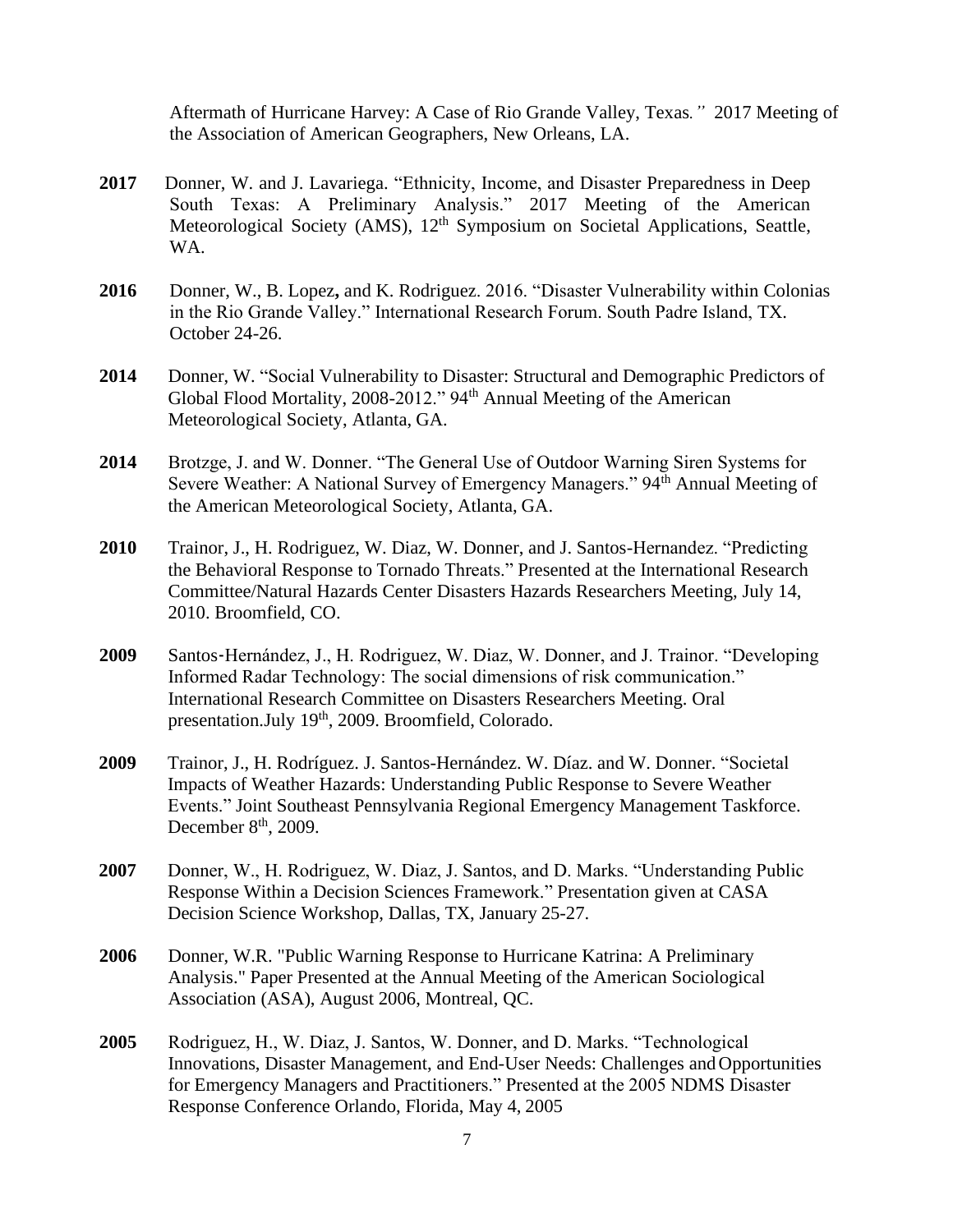- **2005** Rodriguez, H. and Donner, W. "Population and Vulnerability to Disasters: A Demographic Perspective." Presented at the Disasters Roundtable, National Research Council of the National Academies, Washington, DC, March 8, 2005.
- **2005** Santos, J. and W. Donner. "Integrating the End User Community: An Overview of Preliminary Findings." CASA Simulation Development Meeting, National Weather Service, Norman, OK, January 2005.
- **2004** Donner, W.R. "Non-Technological Problems in Emergency Management Decision-Making." Paper Presented at the Annual Boulder Hazards Workshop, July 11-14, 2004.
- **2003** Argothy, V. and W.R. Donner. "Foucault and the Microphysics of Solidarity." Paper presented at the annual meeting of the Eastern Sociological Society, March 2003.
- **2003** Donner, W.R. "The Human Ecological Model and Its Application to Severe Weather Phenomena: Predicting Tornado Morbidity." Paper presented at annual meeting of the Eastern Sociological Society, March 2003.
- **2001** Donner, W.R. "Is the Relationship Between Deviance and Religiosity Spurious?: An Incorporation of Social Bond and Normative Dissensus Theories." Paper presented at annual meeting of the Eastern Sociological Society, March 2001.

#### PROFESSIONAL ACTIVITIES AND SERVICE

- **2021** Grant Reviewer/Panelist, NSF ERC Program on Future Manufacturing
- **2020** Grant Reviewer/Panelist, NSF ERC Program on Built Environment
- **2015** Representative, College Council, College of Behavioral and Social Sciences, UTPA
- **2015** Member, Ad –Hoc Tenure and Promotion Transition Committee, Department of Sociology, UTPA
- 2014 Panel Member, Plenary Session on Coastal Environment and Hazards, 94<sup>th</sup> Annual Meeting of the American Meteorological Society, Atlanta, GA.
- **2013** Member, Environmental Studies Committee, Department of Sociology and Anthropology, UTPA
- **2013** Chair, Transdisciplinary Transition Committee, UTPA
- **2013** Chair, Faculty Search Committee, Department of Sociology and Anthropology, **UTPA**
- **2013** Member, Annual Review Committee, Department of Sociology and Anthropology, UTPA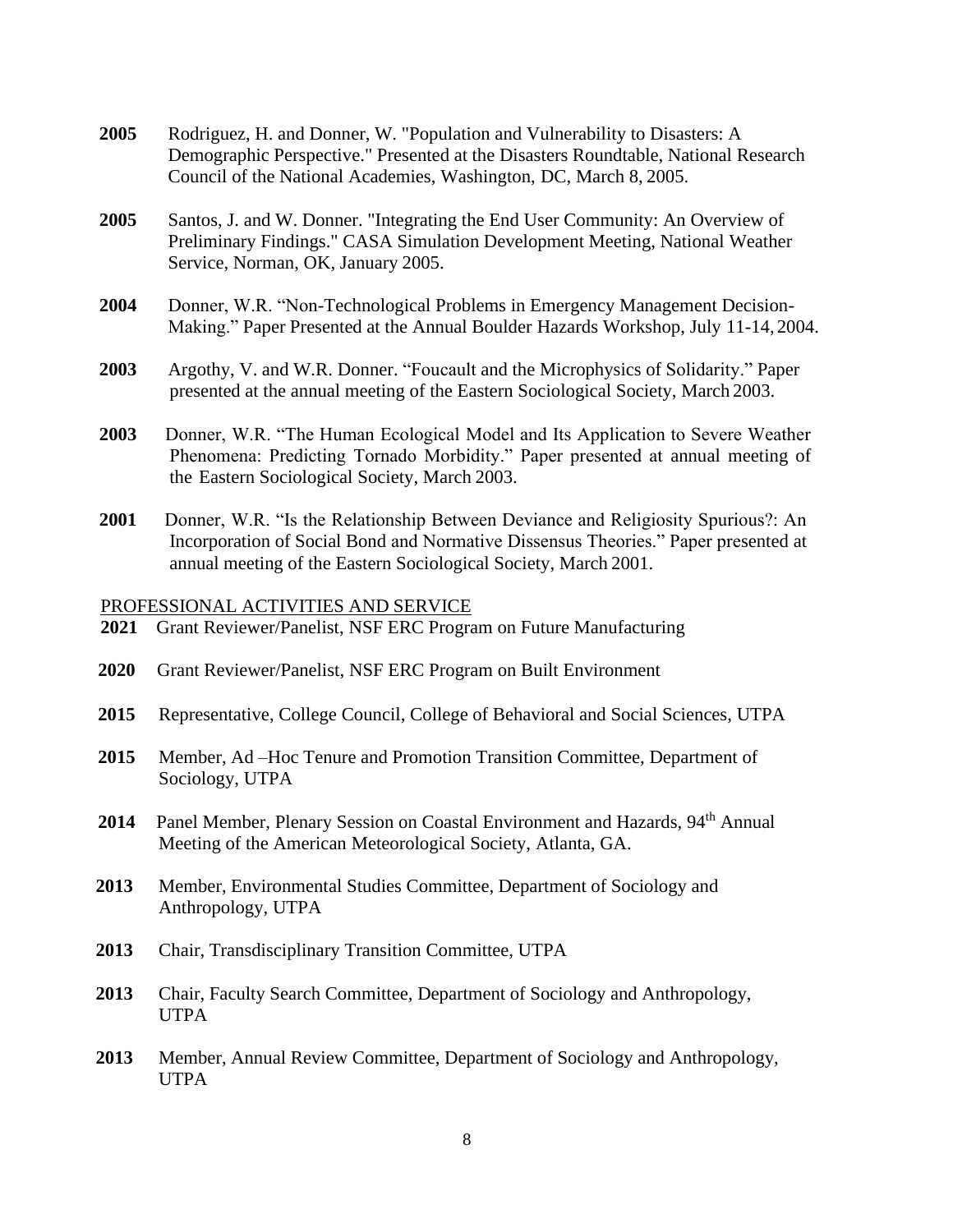- **2013** Member, Promotion and Tenure Committee, Department of Sociology and Anthropology, UTPA
- **2013** Member, Faculty Search Committee, Department of Sociology and Anthropology, UTPA.
- **2012** Chair, Faculty Search Committee, Department of Sociology, IUP.
- **2009** Chair, Self-Study Committee, Department of Sociology, IUP.
- **2008** Member, College Assessment Committee, Department of Sociology, IUP.
- **2008** Member, Undergraduate Education Committee, Department of Sociology, IUP.
- **2007** Grant Proposal Reviewer, Oak Ridge Institute for Science and Education (ORISE), DHS Scholarship and Fellowship Program.
- **2004** Graduate Student Representative, Faculty Search Committee, University of Delaware.

## THESIS AND DISSERTATION COMMITTEE

| Jackie Wilson             |
|---------------------------|
| Wanda Minnick             |
| Michael Myers (Chair)     |
| Rebecca Zukowski          |
| Joseph Astorino           |
| <b>Ginger Bucher</b>      |
| Simon Hauser              |
| Travis Eisentrout (Chair) |
| Shawn Hoke                |
| Rebecca Zukowski          |

Amber Frame Nicolette Bell (Chair) Eric Ecklund Jeremy Shearer (Chair) Brian Farrester Jamal Wakeem (Chair) Yajaira Ayala (Chair) Bianca Lopez (Chair) Karen Rodriguez Amanda Mercado

## Deepa Acharya (Chair) Santosh Mukingal (Chair) Joseph Chavez Magaly Ramirez Alma Provencio Marlee Olivarez Allison Kaika Nancy Carlson

#### JOURNAL REVIEWER

American Sociological Review Bulletin of the American Meteorological Society Social Science Quarterly Social Forces Demography International Journal of Sociology and Social Policy Journal of Homeland Security and Emergency Management Population and Environment Natural Hazards Review Natural Hazards Social Problems

# PROFESSIONAL AFFILIATIONS American Sociological Association (ASA) American Meteorological Association (AMA)

## STATISTICAL AND SOFTWARE SKILLS